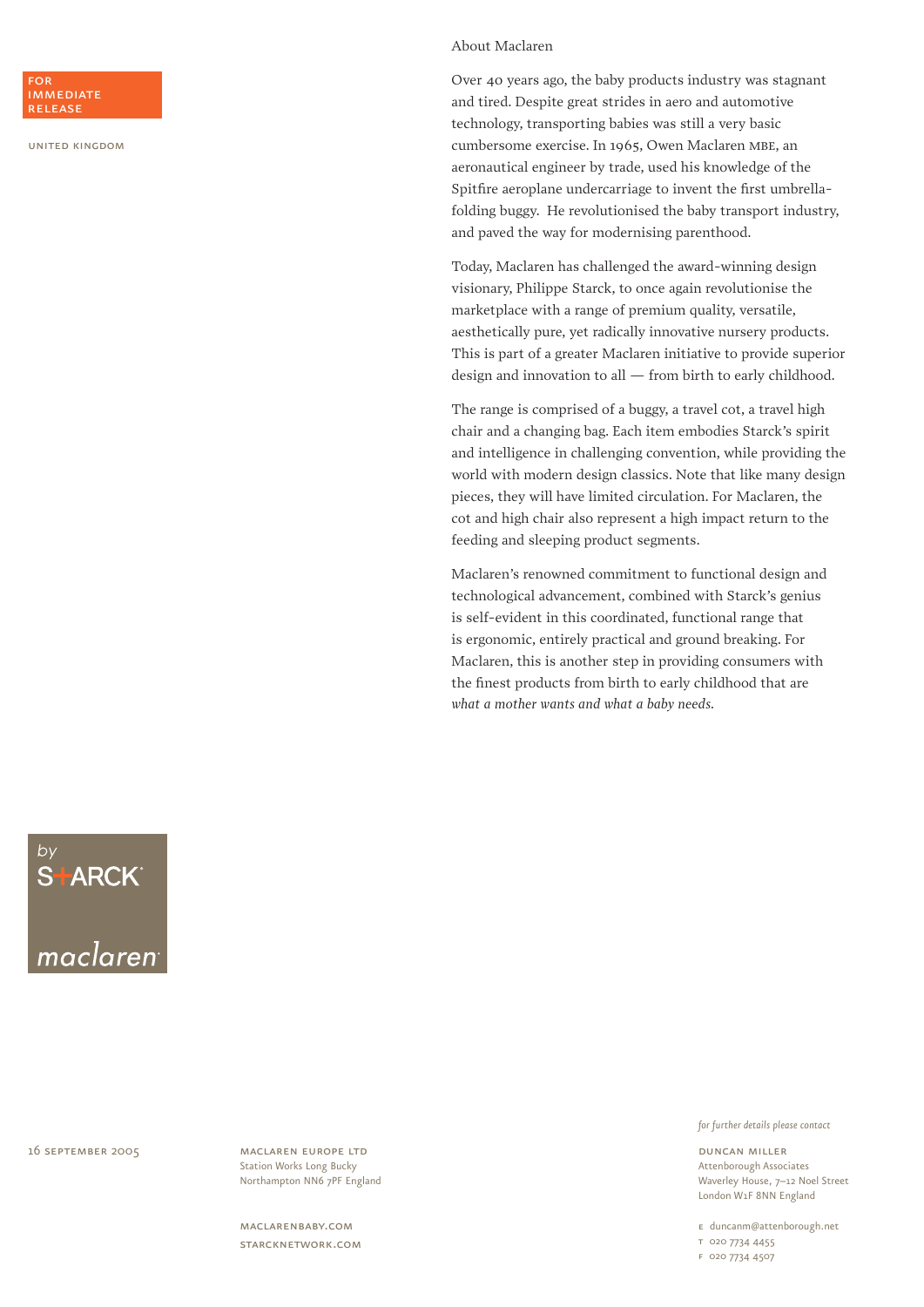## About Starck

Starck recalls spending his childhood underneath his father's drawing boards; hours spent sawing, cutting, gluing, sanding, dismantling bikes, motorcycles and other objects. Endless hours, a whole lifetime spent taking apart and putting back together whatever comes to hand, remaking the world around him.

The world's museums are unerring. Paris, New York, Munich, London, Chicago, Kyoto, Barcelona — all exhibit his work as that of a master. Prizes and awards are showered on him: designer of the year, Grand Prix for Industrial Design, the Oscar for design, Officier des Arts et des Lettres, and many more.

Crazy, warm yet terribly lucid, he draws without respite, out of necessity, driven by a sense of urgency, for himself and for others. He touches us through his work, which is fine and intelligent indeed, but most of all he touches us because he puts his heart into that work, creating objects that are good even before they are beautiful.

ed mae cooper *Journalist*

 $S+$ ARCK $\overline{S}$ 

16 september 2005

maclaren europe ltd Station Works Long Bucky Northampton NN6 7PF England

maclarenbaby.com starcknetwork.com *for further details please contact*

duncan miller Attenborough Associates Waverley House, 7–12 Noel Street London W1F 8NN England

e duncanm@attenborough.net

t 020 7734 4455

f 020 7734 4507



united kingdom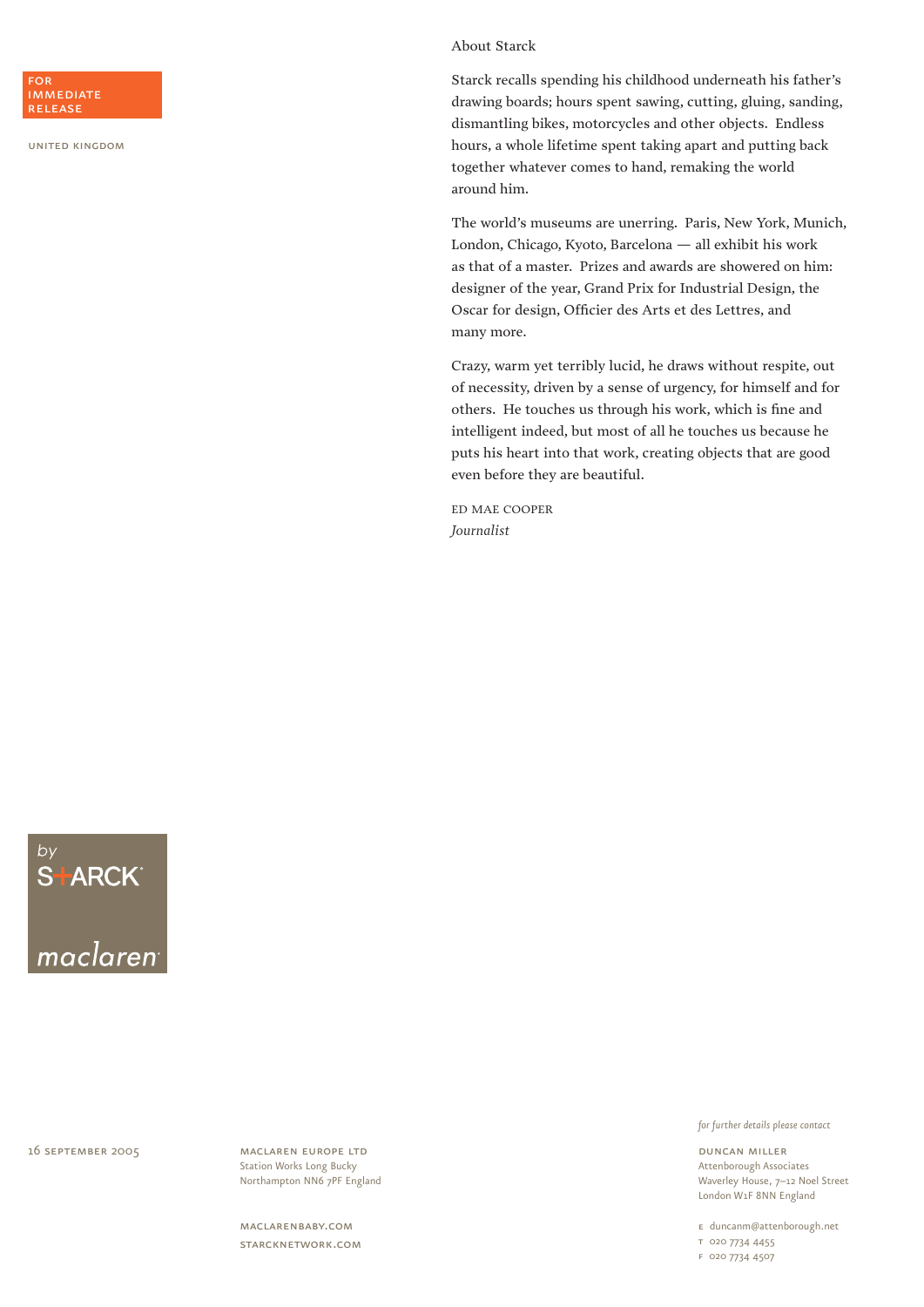### About the products

for **IMMEDIATE** release

#### united kingdom

JPMA certified and tested to ASTM regulations for Juvenile Products + UK, French & EU standards

| <b>BUGGY</b>      | Sleek continuous frame lines due to a patented in-line elbow joint,<br>for a modern, sophisticated look                                                                                                                                                                                                                                                                                                                                    | The fabric on this product has<br>been specifically selected to                                                                                                                                                                                   |
|-------------------|--------------------------------------------------------------------------------------------------------------------------------------------------------------------------------------------------------------------------------------------------------------------------------------------------------------------------------------------------------------------------------------------------------------------------------------------|---------------------------------------------------------------------------------------------------------------------------------------------------------------------------------------------------------------------------------------------------|
|                   | Suitable for babies from 6 months old                                                                                                                                                                                                                                                                                                                                                                                                      | provide the following highly                                                                                                                                                                                                                      |
|                   | Lightweight design featuring channelled aluminium tubing<br>Compact, one-handed fold for easy storage and transport<br>5-point harness for child's safety<br>Storage shelf for easy transport of Starck Changing Bag<br>Includes hood and rain shielf<br>Complete with an attachable storage sack                                                                                                                                          | practical benefits:<br>sponge cleanable<br>quick drying<br>stain resistant<br>water repellant<br>mildew resistant                                                                                                                                 |
| TRAVEL HIGH CHAIR | Compact 3-dimensional fold with removable legs for one of<br>the smallest, lightest folded profiles available<br>Suitable for babies from 6 months<br>Snack tray and full-size tray included<br>Loose cover is removable for easy cleaning and has a pocket<br>on the back for tray storage<br>Trays are dishwasher safe<br>5-point harness and passive crotch restraint for baby's safety<br>Includes a carry bag for easy transportation | The fabric on this product has<br>been specifically selected to<br>provide the following highly<br>practical benefits:<br>washable (loose cover only)<br>anti-bacterial<br>quick drying<br>stain resistant<br>water repellant<br>mildew resistant |
|                   |                                                                                                                                                                                                                                                                                                                                                                                                                                            |                                                                                                                                                                                                                                                   |

TRAVEL COT Suitable from birth Composite mattress backing Includes bassinette and changing table insert for convenience End pockets allow storage of essentials like powder, creams, and nappies Canopy provides protection from insects and additional shade Includes a carry bag for easy transportation

changing bag Designed to complement the Maclaren by Starck Buggy and hold everything that a mother needs, without compromising style and elegance Included pouch keeps wet and dry items separate Closure flap with magnetic attachments doubles as a wipe– dream changing mat Removable centre divider and pockets allow added flexibility

Adjustable length strap fits parents of various heights

Quilted black fabric and leather accents for a very chic look Stain resistant fabric

The fabric on this product has been specifically selected to provide the following highly practical benefits:

washable (loose cover only) anti–bacterial quick drying stain resistant water repellant mildew resistant